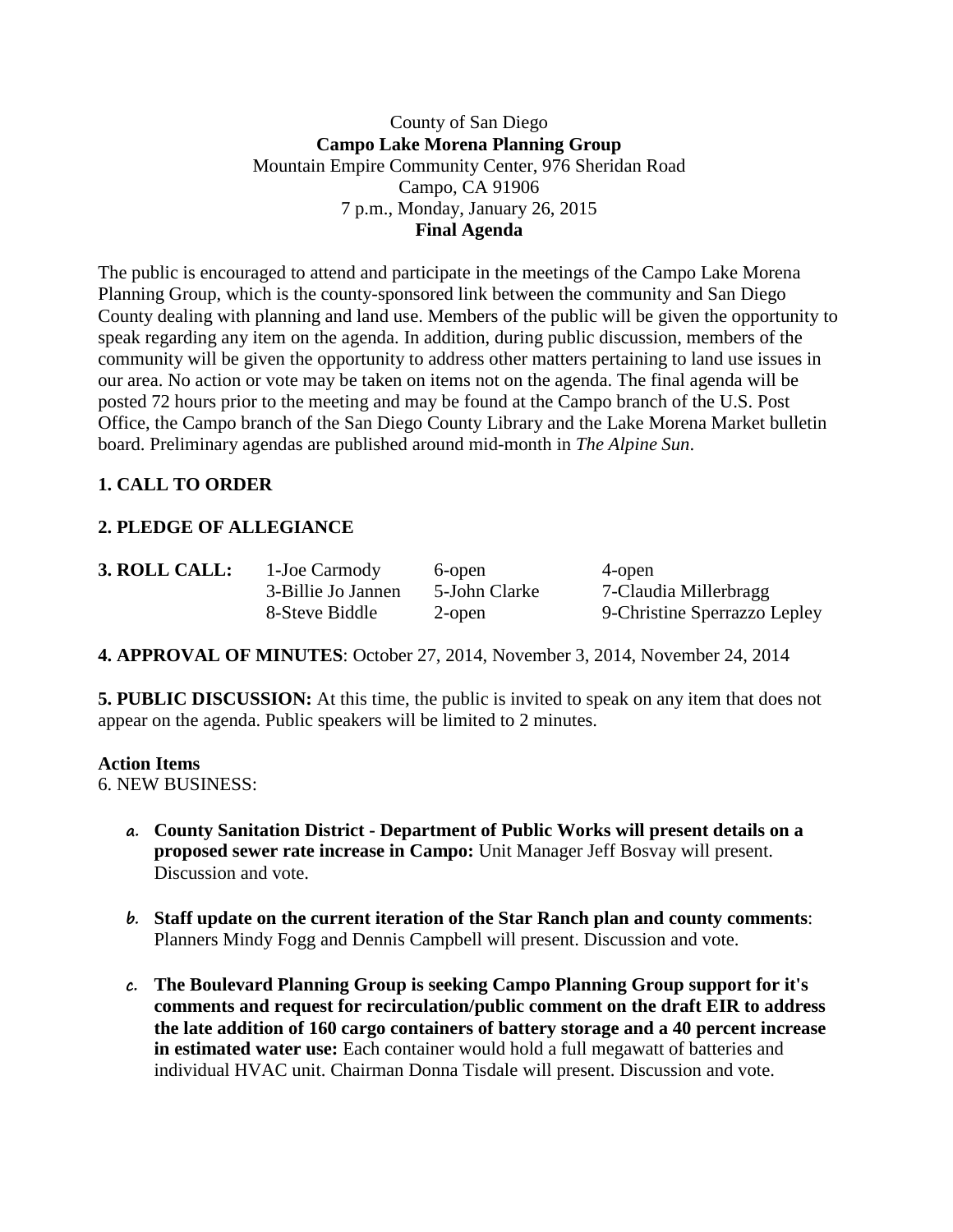- **d. Election of CLMPG officers:** Annual selection of officers to serve during the coming year: Chairman, Vice Chairman, Secretary and Parlaimentarian. Discussion and votes.
- **e. Review and vote on applicants to fill vacant seats numbered 2, 4 and 6**. **Applications are currently being accepted.** These are four-year terms that expire in January 2019. Applicants must reside and be registered to vote in the Campo Planning Group area. Please send applications to CLMPG Chairman Billie Jo Jannen, 28736 Highway 94, Unit 1, Campo, CA 91906, [jannen@inbox.com](mailto:campojoe@yahoo.com) or call 619-415-6298 for more information. Please send applications prior to the meeting, so it can be reviewed by the Registrar of Voters. Find applications here: *http://www.sdcounty.ca.gov/pds/docs/Planning-Sponsor\_Group\_Application.pdf*

## **7. OLD BUSINESS:**

*a.* **Formation of ad hoc community plan update subcommittee**: The county has yet to show an interest in pursuing completion of our community plan. This creates a problem for us, as it give us no standard against which to measure projects -- and no standard against which would-be developers can measure their projects. Currently, the community has a big hole in the middle labeled "special study area" and this needs to be filled with a specific set of community goals and expectations. The plan will be presented to the county with a request that it be added to the general plan, and will also be incorporated as an implied part of comments on development plans. I am looking for an ad hoc group of PG and community members that can take the previously formulated plans, edit them into one and make updates and additions as needed. Discussion and vote.

- *b.* **Standing Subcommittee reports:**
	- **1. Groundwater, John Clarke**.
	- **2. Sewer and Septic, Joe Carmody**
	- **3. Community Economic Impacts, Steven Biddle**
	- **4. Traffic and Public Safety, no current chairman**
- *c.* **Update on Camp Lockett Interest Group:** CLIG Chairman Larry Johnson reports.

## **8. CORRESPONDENCE AND ANNOUNCEMENTS**

- **a. The Star Ranch vesting and landscape architecture maps have been updated** and are available, both at meetings and by appointment with the CLMPG chairman. The environmental impact statement is expected to be released around the first half of 2015 according to the Dennis Campbell, county planner on the project. See agenda item above.
- **b. Traffic Advisory Committee January 23 agenda:** no items in our area
- **c. Letter and reports addressed to BOS from Jacumba Chairman Howard Cook on the Soitec programmatic EIR**. Our group commented on this document in 2014. The